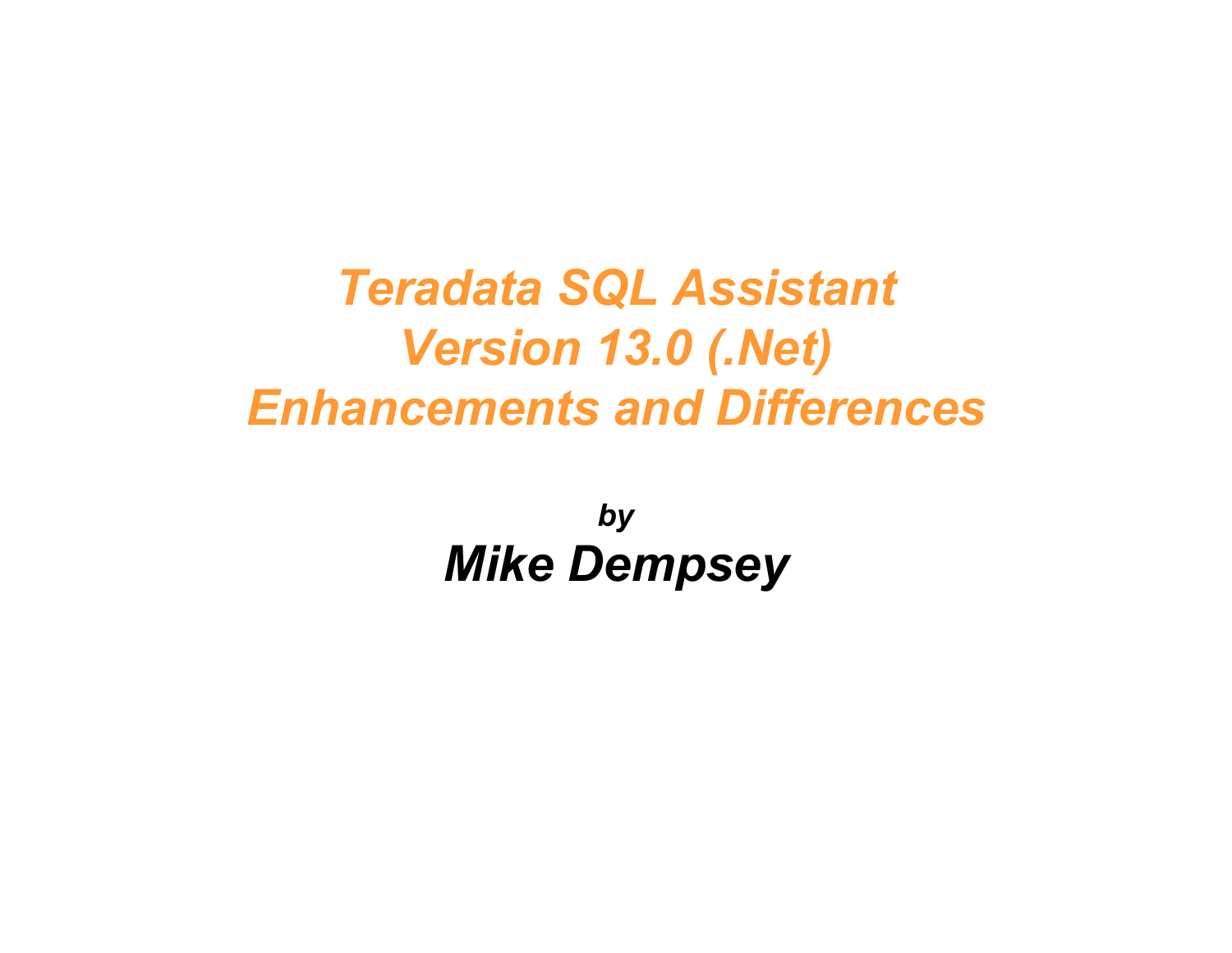#### **Overview**

SQL Assistant 13.0 is an entirely new application that has been re-designed from the ground up.

It has been designed to look and act very much like previous versions of the product, by default, but it now uses the Microsoft .Net Framework rather than Visual Basic 6.

This presentation will cover the major changes in the application.

It is strongly recommended that you download the latest patch release before installing SQL Assistant 13.0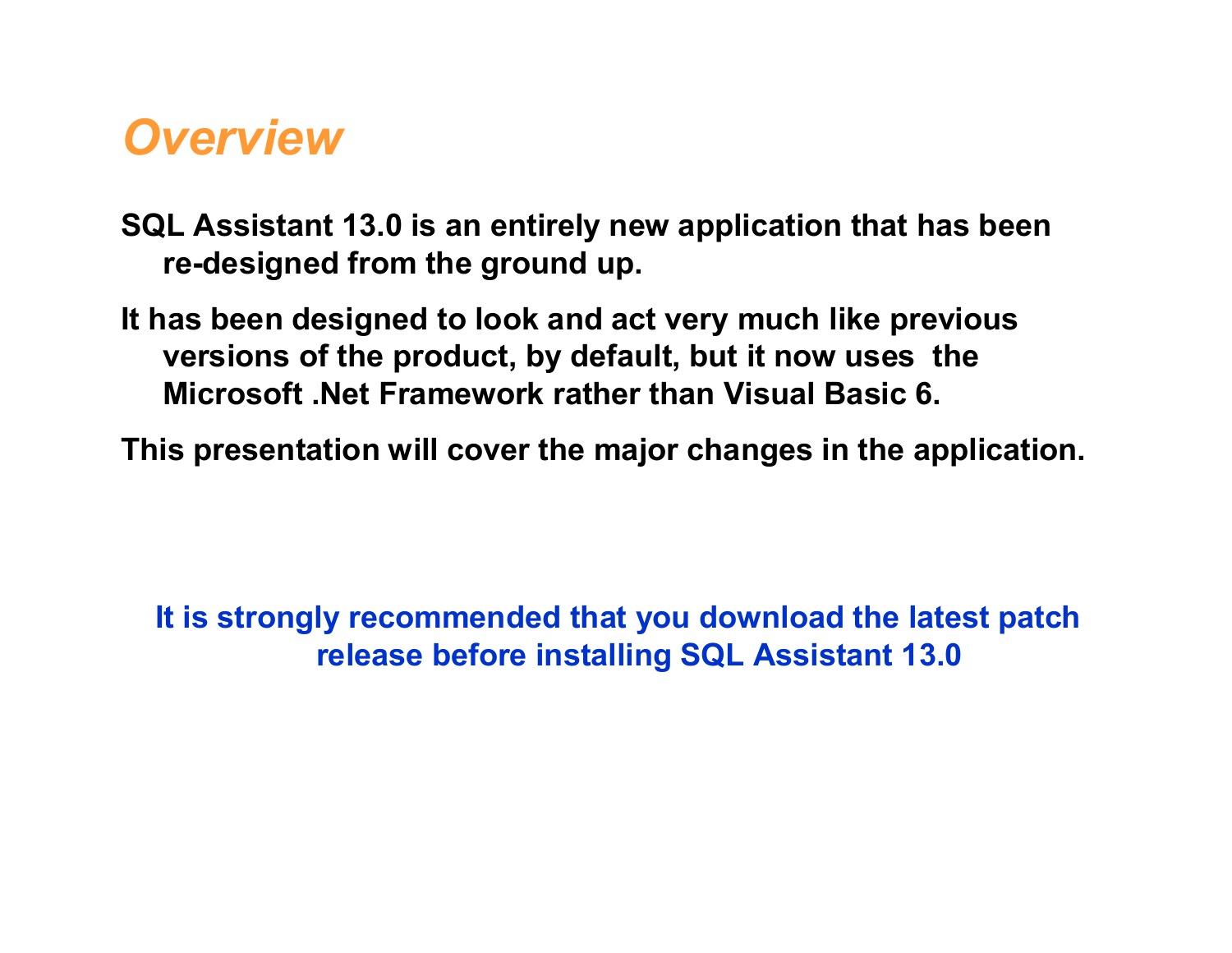## Default Look and Feel - Classic SQLA

| $ \Box$ $\times$<br>SQL Assistant                                            |                |                                                  |      |           |                       |             |        |       |                           |
|------------------------------------------------------------------------------|----------------|--------------------------------------------------|------|-----------|-----------------------|-------------|--------|-------|---------------------------|
| File Edit View Tools Window Help                                             |                |                                                  |      |           |                       |             |        |       |                           |
| <b>EODBC ▼ + + D D D D B B X D B D O P B A 4 公 R E &amp; O X A 0 B B O .</b> |                |                                                  |      |           |                       |             |        |       |                           |
|                                                                              |                |                                                  |      |           |                       |             |        |       |                           |
| Database Explorer 4                                                          |                |                                                  |      |           |                       |             |        |       |                           |
| panther (Teradata)                                                           |                | 2 Query (panther)<br>$ \Box$ $\times$            |      |           |                       |             |        |       |                           |
| 田目 dbc                                                                       |                | SEL * FROM phonelist                             |      |           |                       |             |        |       |                           |
| 日 dbcmngr                                                                    |                |                                                  |      |           |                       |             |        |       |                           |
| <b>⊞</b> MikeD                                                               |                |                                                  |      |           |                       |             |        |       |                           |
|                                                                              |                |                                                  |      |           |                       |             |        |       |                           |
|                                                                              |                |                                                  |      |           |                       |             |        |       |                           |
|                                                                              |                |                                                  |      |           |                       |             |        |       |                           |
|                                                                              | ◀              |                                                  |      |           |                       |             |        |       |                           |
|                                                                              | 器 Answerset 1  |                                                  |      |           | $- \Box $<br>$\times$ |             |        |       |                           |
|                                                                              |                | LastName                                         |      | FirstName | Number.               |             | Photo  |       |                           |
|                                                                              |                |                                                  |      |           |                       |             |        |       |                           |
|                                                                              |                |                                                  |      |           |                       |             |        |       |                           |
|                                                                              | $\overline{1}$ | Dempsey                                          | Mike |           | 407-321-6810          |             |        |       |                           |
|                                                                              |                |                                                  |      |           |                       |             |        |       |                           |
|                                                                              |                |                                                  |      |           |                       |             |        |       |                           |
|                                                                              |                |                                                  |      |           |                       |             |        |       |                           |
|                                                                              | ♦              | History                                          |      |           |                       |             |        |       | $ \Box$ $\times$          |
|                                                                              |                | Date / Time                                      |      | Source    | Elapsed               | Rows        | Result | Notes |                           |
|                                                                              | $\mathbf{1}$   | 2/1/2008 3:05:27 PM                              |      | panther   | 00:00:08              | 5           |        |       | SEL*FROM phone            |
|                                                                              | $\overline{2}$ | 1/30/2008 9:54:33 AM                             |      | panther   | 00:00:01              | 3           |        |       | SEL * FROM dbc.db*        |
|                                                                              | 3              | 1/29/2008 11:16:54 AM                            |      | panther   | 00:00:01              | 3           |        |       | SEL * FROM dbc.db         |
|                                                                              | $\overline{4}$ | 1/29/2008 10:50:55 AM                            |      | panther   | 00:00:00              | 3           |        |       | SEL*FROM dbc.db           |
|                                                                              | 5              | 1/28/2008 10:50:29 AM                            |      | panther   | 00:00:00              | 2           |        |       | show table ?.?            |
|                                                                              | 6              | 1/18/2008 12:13:05 PM<br><b>HEIGOOD LOCOTION</b> |      | panther   | 00:00:02<br>00.00.04  | 3<br>$\sim$ |        |       | HELP TABLE dbc.d<br>$n+1$ |
|                                                                              | ∢<br>▸         |                                                  |      |           |                       |             |        |       |                           |
|                                                                              |                |                                                  |      |           |                       |             |        |       | Line 1 03:11              |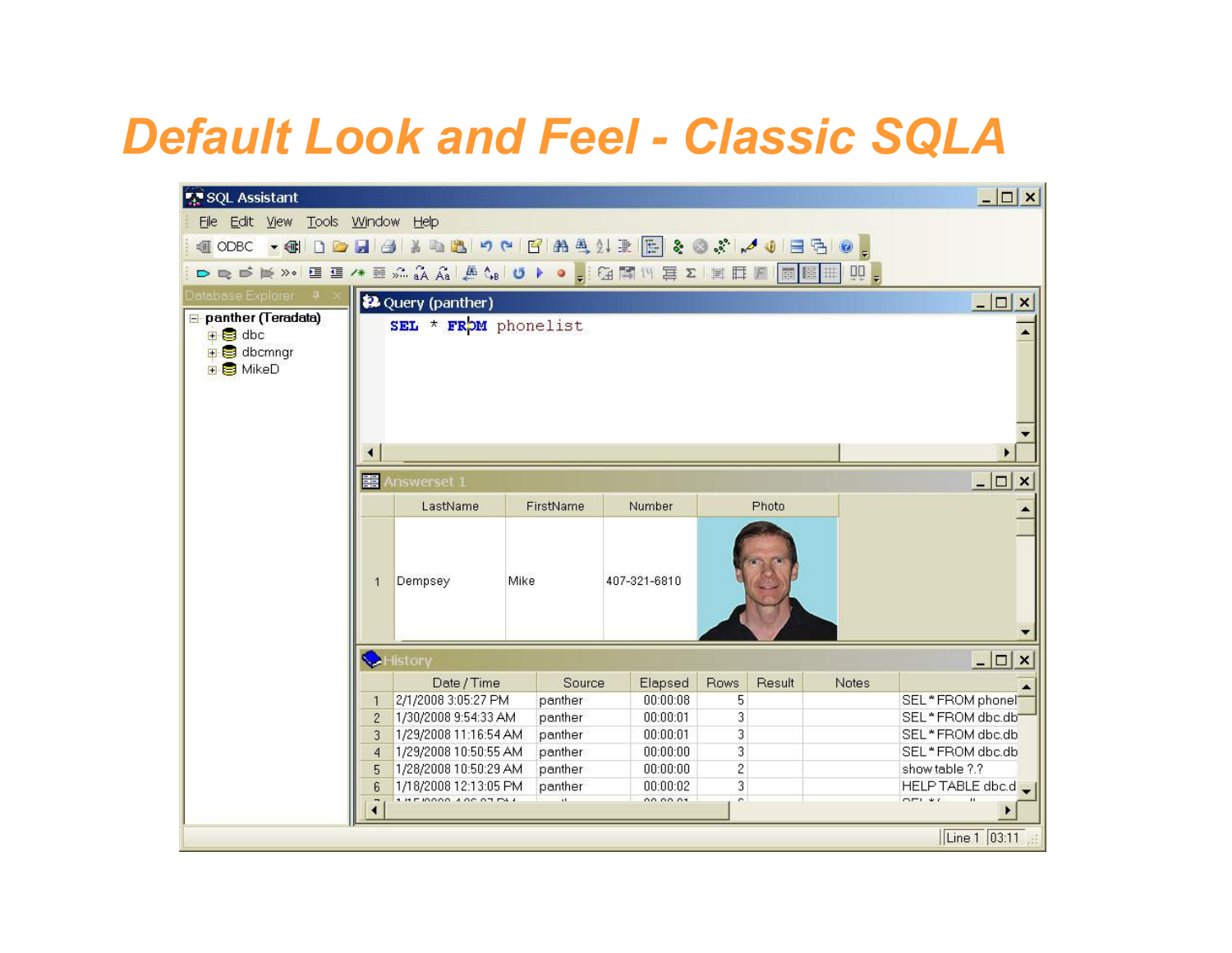## Different Appearances

The appearance of the product can now be changed in many ways:

- The Database Explorer Tree can be moved to the right hand side of the main window and 'unpinned' so that it slides into the right or left border when not in use.
- The usual Tiled/Cascaded/Maximized child windows can be replaced with the 'Tabbed' interface used in Visual Studio.
- The color scheme and 'look' of the controls can be changed to match various versions of Microsoft Office or Windows.
- The font size used for dialogs, status bar, etc. can be increased. This automatically increases the size of the dialogs also.
- Additional customization options are available for the menus and toolbars.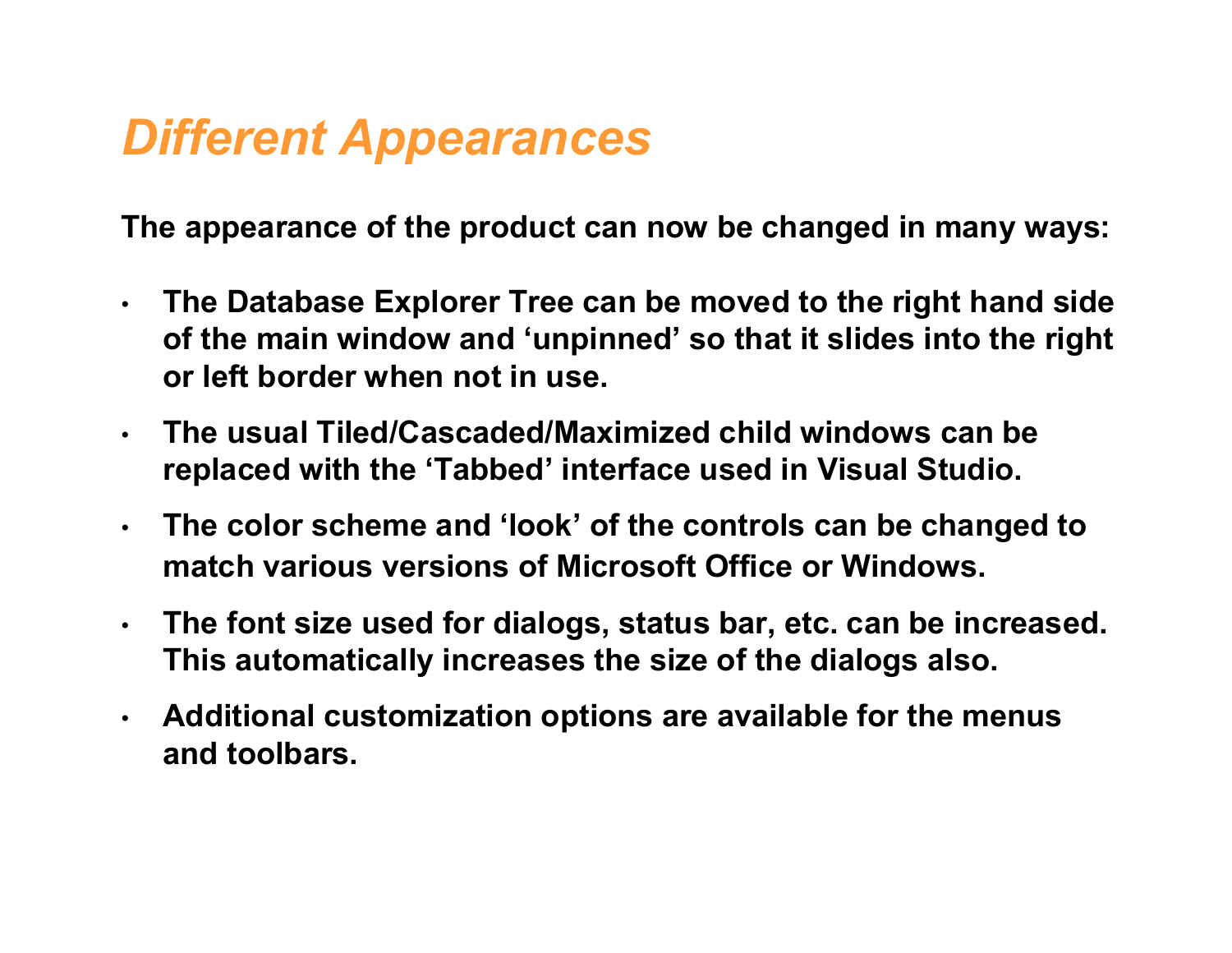# Options Dialog

| Options           |                                                                                 | $\vert x \vert$              |  |
|-------------------|---------------------------------------------------------------------------------|------------------------------|--|
| General           | $\triangleright$ Allow connections to multiple data sources (Query windows)     |                              |  |
| Code Editor       | $\triangleright$ Allow multiple queries per connection (Tabs in a Query window) |                              |  |
| Query             | Use alternate schema to load the Explorer Tree for 'Unknown' vendors            |                              |  |
| Answerset         | Display this string for Null data values                                        | 2                            |  |
| Export/Import     | Display dates in this format<br>Use a separate Answer window for                | C Each Resultset             |  |
| Export            |                                                                                 | C Each Query                 |  |
| Import            | Application Style                                                               | <b>C</b> Never<br>Office2003 |  |
| History           |                                                                                 |                              |  |
| <b>File Paths</b> | <b>Base Font Size</b><br>Standard                                               | Largest<br>Larger            |  |
|                   |                                                                                 |                              |  |
|                   |                                                                                 |                              |  |
|                   |                                                                                 | <b>OK</b><br>Cancel          |  |

Use these options to change the overall appearance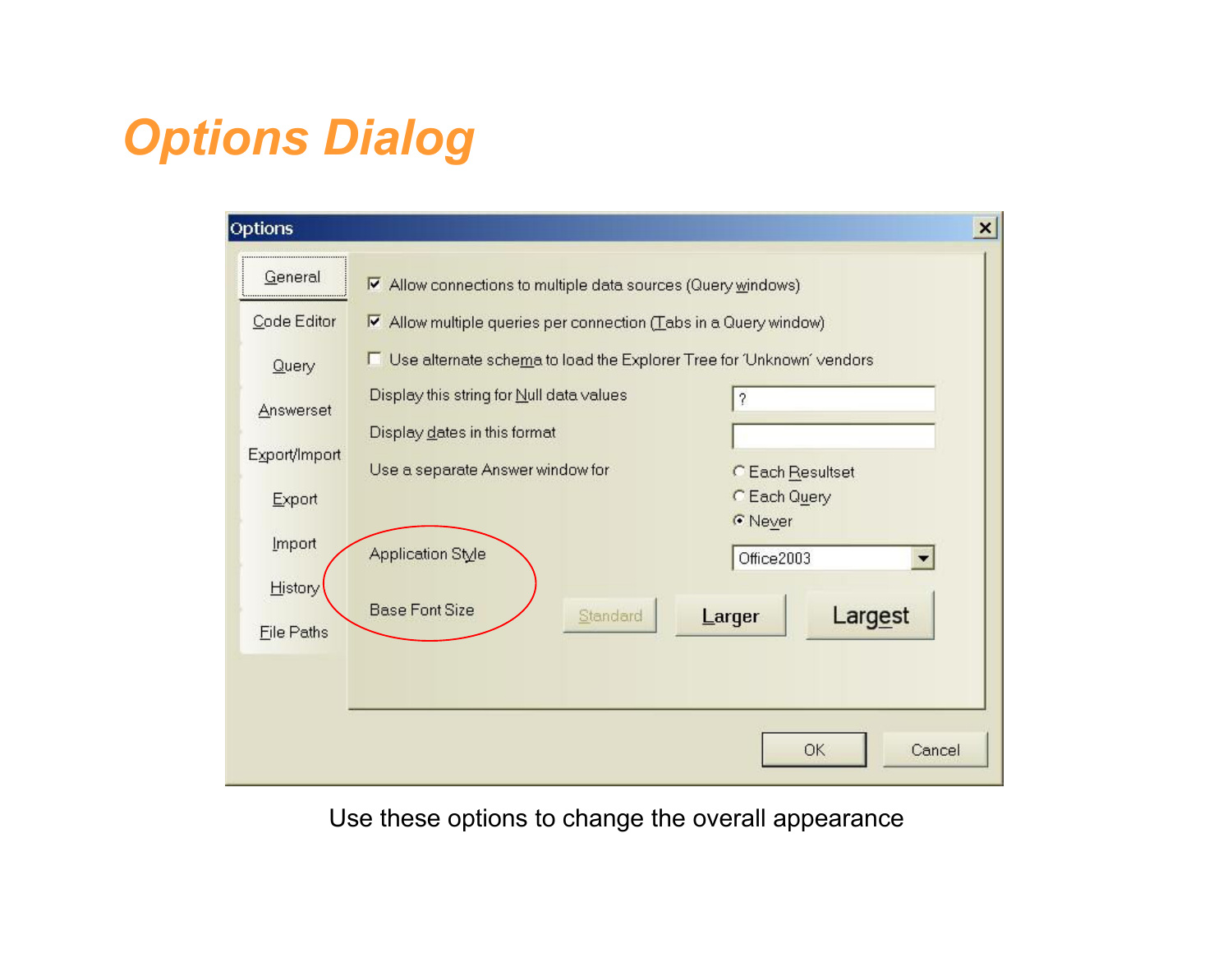## An Alternative UI

| $ \Box$ $\times$<br>Teradata SQL Assistant |           |              |       |  |                         |
|--------------------------------------------|-----------|--------------|-------|--|-------------------------|
| File Edit View Tools Window Help           |           |              |       |  |                         |
|                                            |           |              |       |  |                         |
|                                            |           |              |       |  |                         |
| ① Query (panther) 图 Answerset 1 ● History  |           |              |       |  | $\overline{\mathbf{x}}$ |
| LastName                                   | FirstName | Number       | Photo |  |                         |
| 1 Dempsey                                  | Mike      | 407-321-6810 |       |  | Database Explorer       |
| 2 Gonzalez                                 | Jose      | 440-4977     |       |  |                         |
| 3 Hurlbut                                  | Steve     | 440-2846     |       |  |                         |
| 4 Ikeda                                    | Yoichi    | 440-2700     |       |  | panther Line 1 03:38 .: |

Using Office 2007 appearance, Tabbed MDI and unpinned Explorer Tree at the right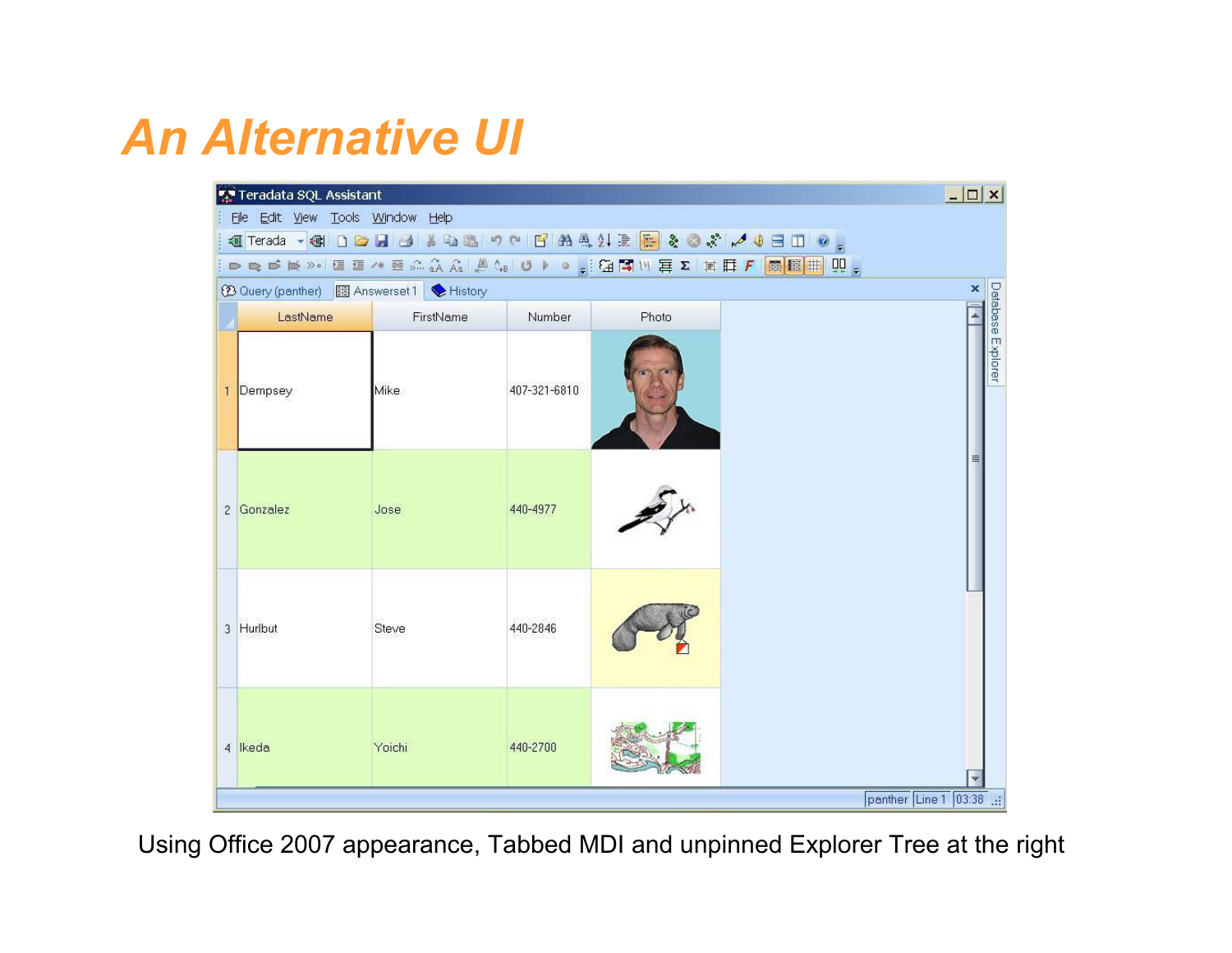## The Query Window

- You can now connect to multiple data sources at the same time. Each will open its own Query window and add its own root node into the Database explorer Tree.
- Use either ODBC or the Teradata .Net Data Provider with a Teradata database. Other vendor databases must use ODBC.



- You may now execute multiple queries at the same time. These will be executed in separate threads, but all data return will be performed in the main thread.
- The tab of a running query will change color to indicate that it is running, or that it has completed.
- The Query status bar now tells you the time at which the statement was submitted instead of displaying a time counter.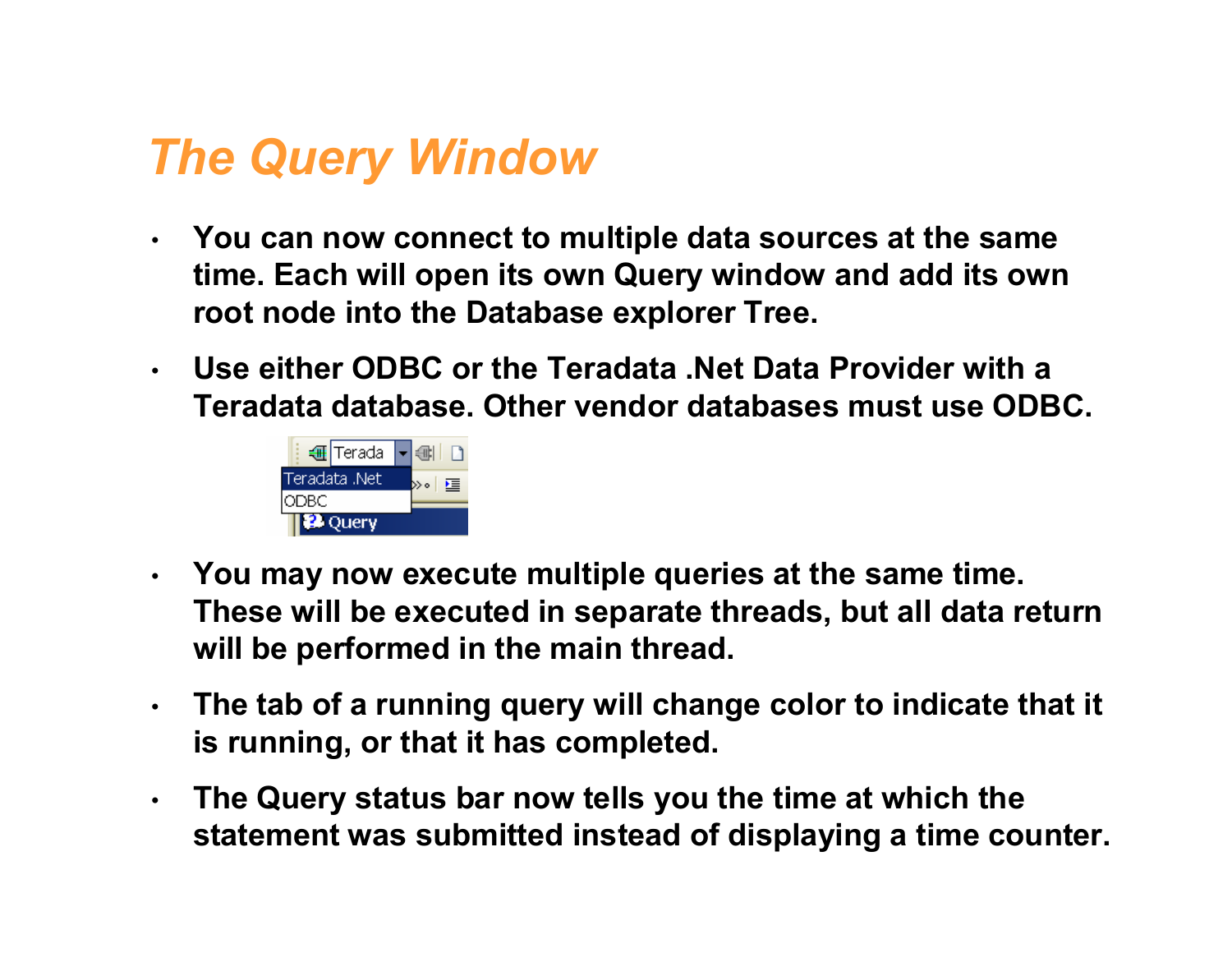## The Query Log

• While executing a Query that contains multiple statements it will display a log showing the status of each statement as they are executed. You can toggle the display between the log and the Query by clicking a button on the Query status bar.

| <b>22</b> Query (panther)                                                                                                                                         |     |
|-------------------------------------------------------------------------------------------------------------------------------------------------------------------|-----|
| Statement 1:                                                                                                                                                      |     |
| SELECT DATE, TIME;                                                                                                                                                |     |
| SELECT completed, 1 rows returned, Elapsed time = 00:00:00                                                                                                        |     |
| Statement 2:                                                                                                                                                      |     |
| SELECT FirstName, LastName, CustId,<br>CASE MaritalState /* Use readable types */<br>WHEN 'S' THEN 'Single'<br>WHEN 'M' THEN 'Married'<br>WHEN 'W' THEN 'Widowed' |     |
| SELECT completed. 0 rows returned. Elapsed time = 00:00:00                                                                                                        |     |
|                                                                                                                                                                   |     |
| Statement 3: SELECT submitted at 17:48:12. Executing                                                                                                              | saL |
| 3<br>Banking                                                                                                                                                      |     |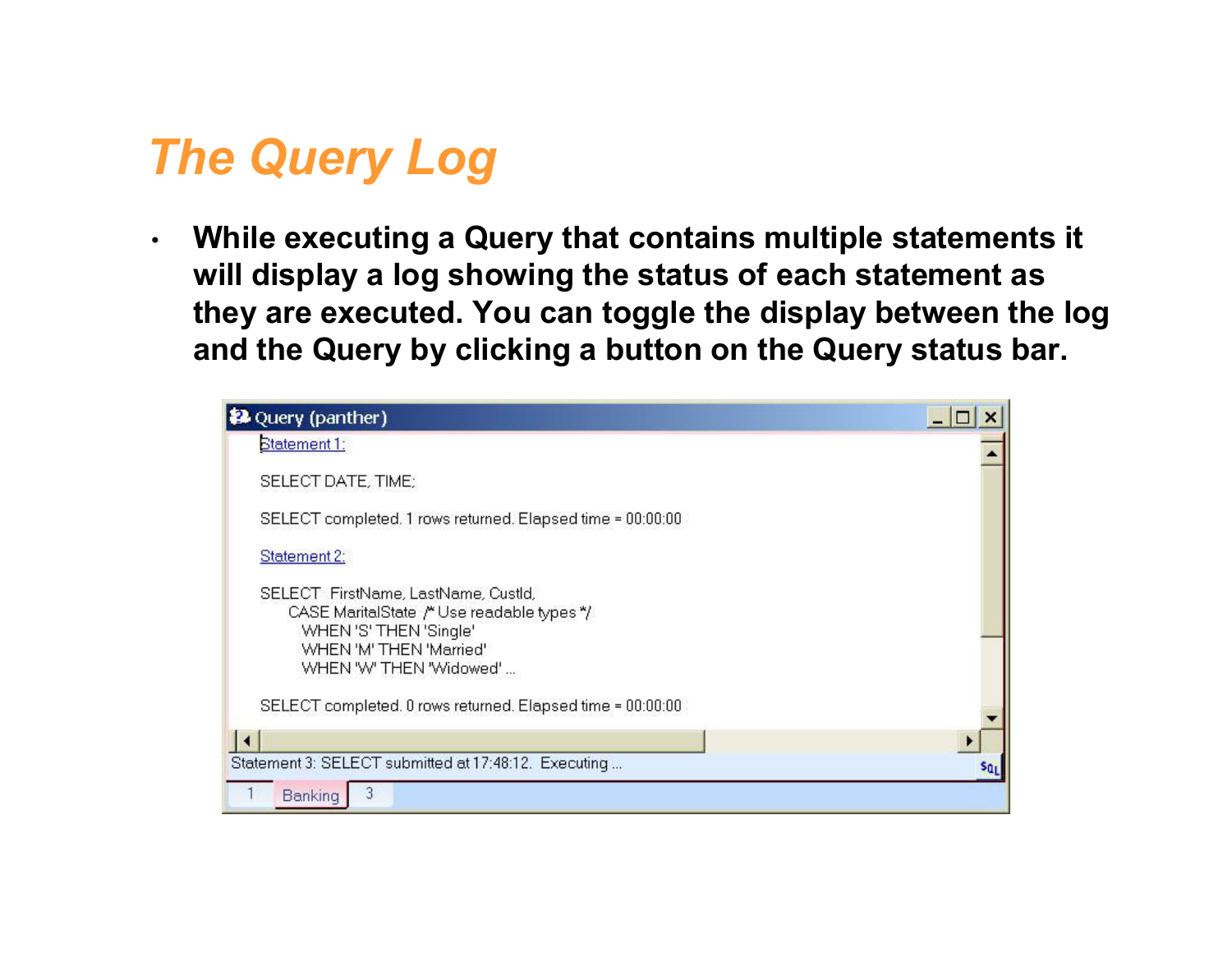### The Database Explorer Tree

- The root of the Explorer Tree is now the Data Source. This is required in order to allow connections to multiple data sources. Moving the cursor over this node will display the User Name and Default Database for this data source. (Note that the default database applies only to the primary session of this DS.)
- You can now select multiple objects in the Explorer tree and drag them all to the Query window at one time. (Note that all objects must be under the same parent.)
- Two new options allow you to specify whether objects should be qualified by their parent name, and whether object names should be enclosed in quotes.
- The quotes in which object names are enclosed are now vendor specific. For example, Microsoft Access uses [ ] not " ".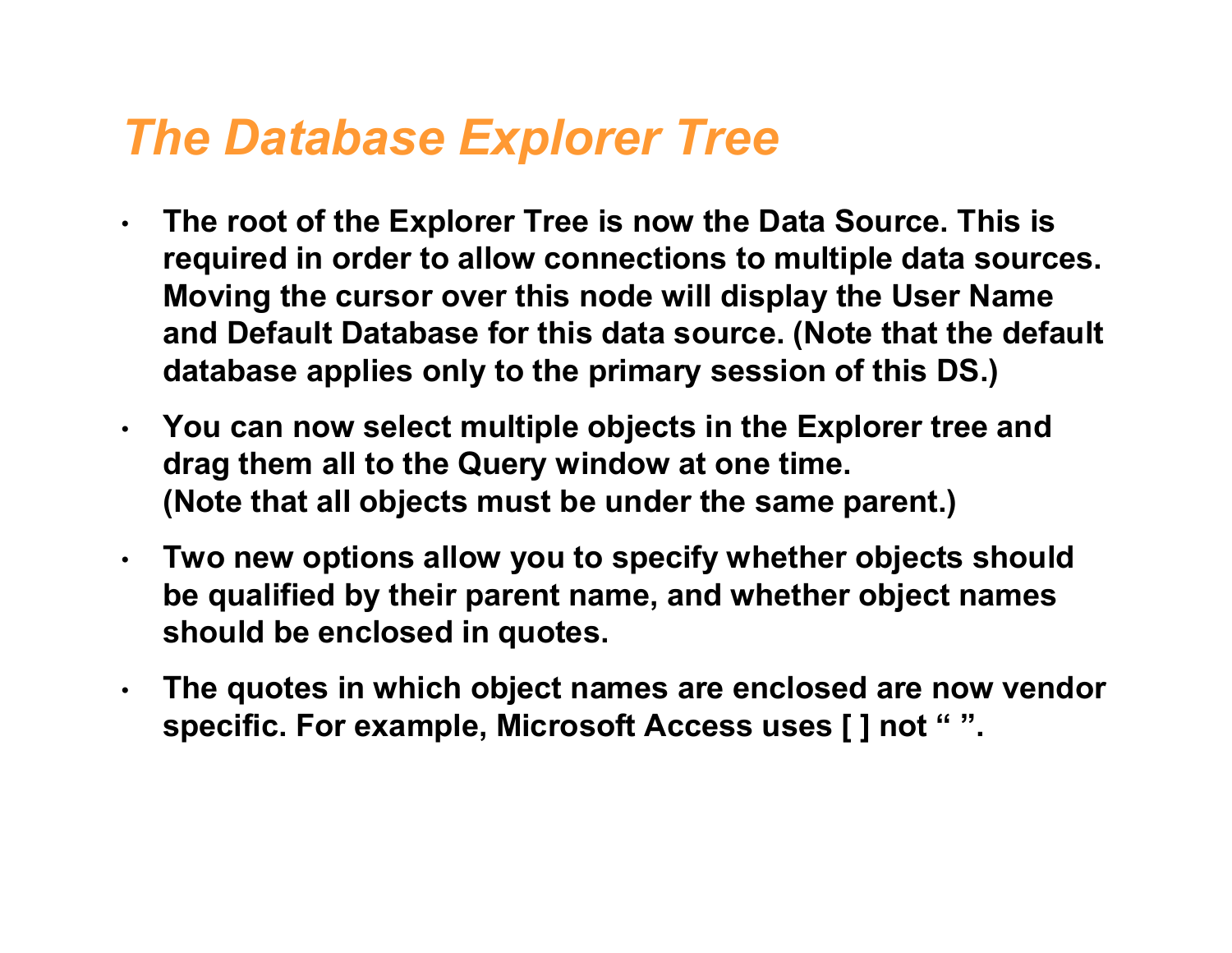### The Database Explorer Tree



This example shows the Database Explorer Tree using the 'Vista' appearance

Note the root node showing the Data Source Name and Database Type

Hover over this node to see the User Name and Default DB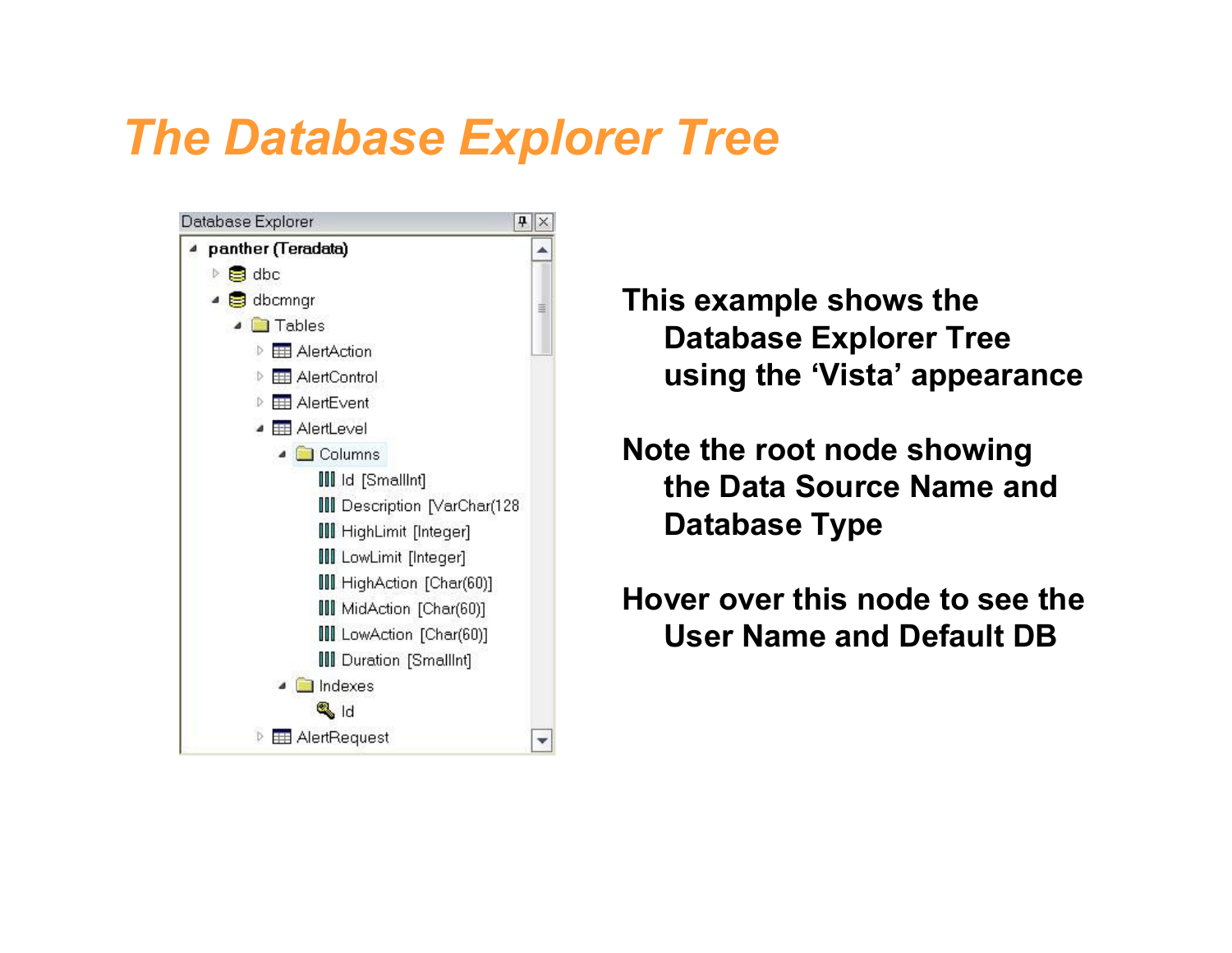## The Query Builder

- The provided SQL Syntax files can now be edited from within the Query Builder.
- You can create any number of additional files, from within the Query Builder, to contain your common Reports, or SQL **Snippits**
- These files can also be created by a DBA and distributed along with the product. The files will be named \*.qbs. The location of these files will be:

\Documents and Settings\<user>\Application Data\Teradata\SQL Assistant

| Query Builder                       |              |                                                   |  |
|-------------------------------------|--------------|---------------------------------------------------|--|
| DartsReports $\bullet$ D $\Box$ + X |              |                                                   |  |
| Open DRs for APE                    |              | Select Change Number (Char(6)) AS Number,         |  |
| Open DRs for DBQAT                  |              | Case Defect Flag when 'N' then 'RFC' else ' ' end |  |
| Open DRs for Monitor                |              | Documentation Change Flag (TITLE 'Doc'),          |  |
| Open DRs for our Group              |              | PC Overall Status Code AS Status, Abstract        |  |
|                                     | From         | РC                                                |  |
| Open DRs for PMON                   | <b>Where</b> | Primary Product ID = 'TDATMGR'                    |  |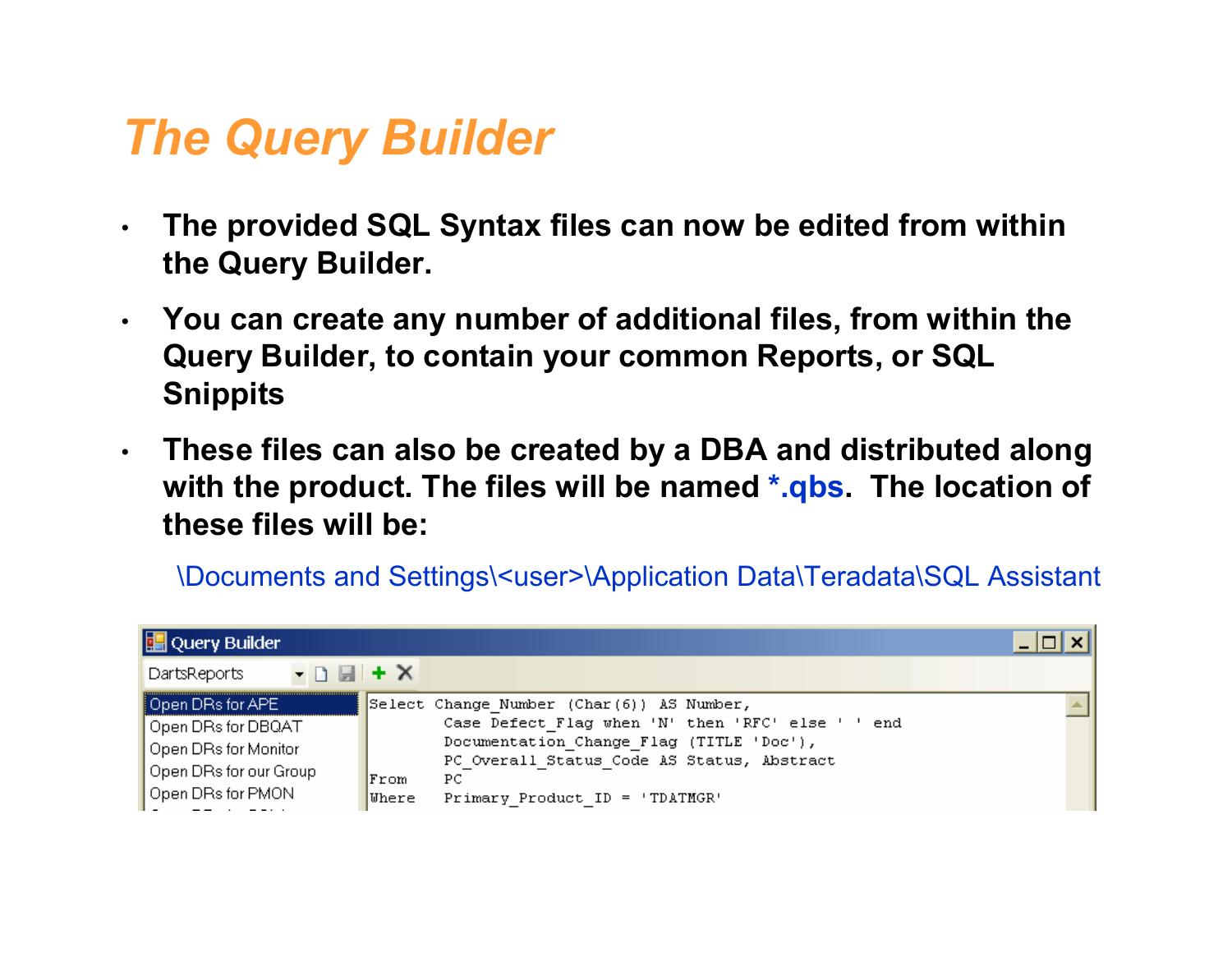## The Answer set window

- Quick Sort by clicking the  $\Diamond$  icon in the Column Header
- Filter any column by a selected value by clicking the  $\blacksquare$  icon

• Use Outlook style row grouping

Click on the Grouping tool button  $\boxed{\Xi}$  to display the Group Bar above the Answerset

Then drag a column header to the Group Bar to group by that column

|                          | Division A          |                     |          |  |  |
|--------------------------|---------------------|---------------------|----------|--|--|
|                          | Division            | Department          | Expenses |  |  |
|                          |                     | 田 Division: 111 (3) |          |  |  |
| 5                        | ■ Division: 222 (3) |                     |          |  |  |
| 6                        |                     | $222$ ggg           | 700.00   |  |  |
| $\overline{\mathcal{L}}$ |                     | 222 lbbb            | 200.00   |  |  |
| 8                        |                     | 222 lbbb            | 500.00   |  |  |
| 9                        | 田 Division: 333 (3) |                     |          |  |  |
| 13                       | 田 Division: 444 (3) |                     |          |  |  |
| 17                       | 田 Division: 555 (3) |                     |          |  |  |

• Right click and select Toggle SQL / Results to see the SQL that generated the Answer set

Note - These icons will only appear when the mouse moves over a column header.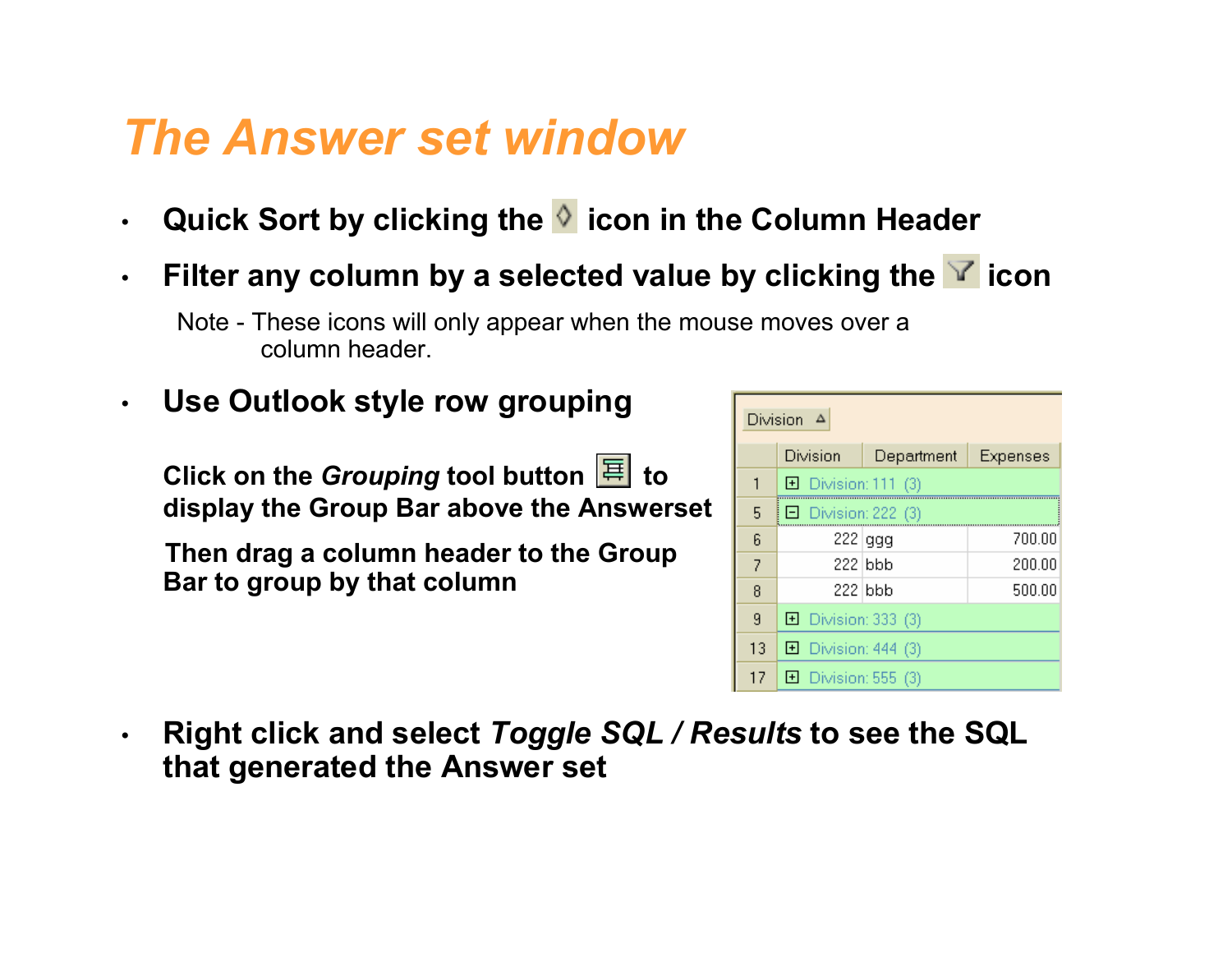### The Answer set window

- Each Answer set can be split into 2 separately scrollable regions, both horizontally and vertically.
- *Wrap Text* is now hierarchical. If you wrap a single cell, then unwrap the entire column, that cell will remain wrapped.
- Save the answer set as a PDF or Microsoft Excel 2007 file
- Output from SHOW, HELP and EXPLAIN is now displayed in a rich text format in order to highlight keywords and phrases
- Decimal and BigInt values now supported up to 28 digits
- Find in Answer grid or History now defaults to searching the current column only. (Performance)
- Page Setup and Print Preview are now available for the Answer and History spreadsheets.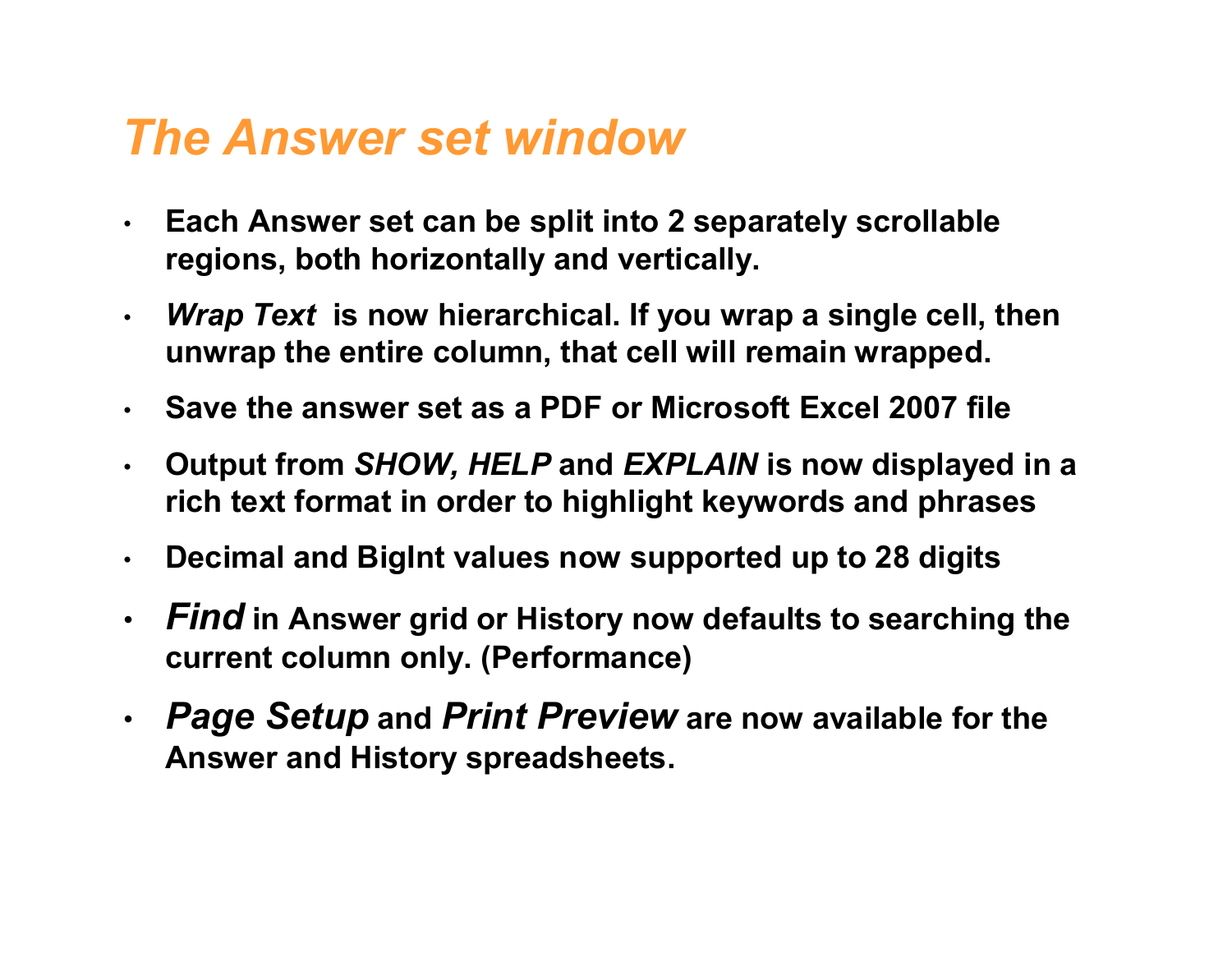## Page Setup

| <b>Page Setup</b>                                                                                                               |                                           |                                                                                  | ×      |  |
|---------------------------------------------------------------------------------------------------------------------------------|-------------------------------------------|----------------------------------------------------------------------------------|--------|--|
| Margins<br>$\text{Top}$<br>Left                                                                                                 | $\sqrt{0.70}$ $\rightarrow$<br>$0.70 - 1$ | <b>Bottom</b><br>$0.30 - 1$<br><u>R</u> ight<br>$\frac{1}{2}$ 0.40 $\frac{1}{2}$ |        |  |
| Default Orientation:<br>C Landscape<br>C Portrait<br>Paper Size:<br>$C$ Legal<br><b>⊙</b> Letter<br>€ ∆4<br>г<br>Print in Color |                                           |                                                                                  |        |  |
| $\Box$ Print a border around the data<br>Page Title                                                                             |                                           |                                                                                  |        |  |
|                                                                                                                                 | ОК                                        |                                                                                  | Cancel |  |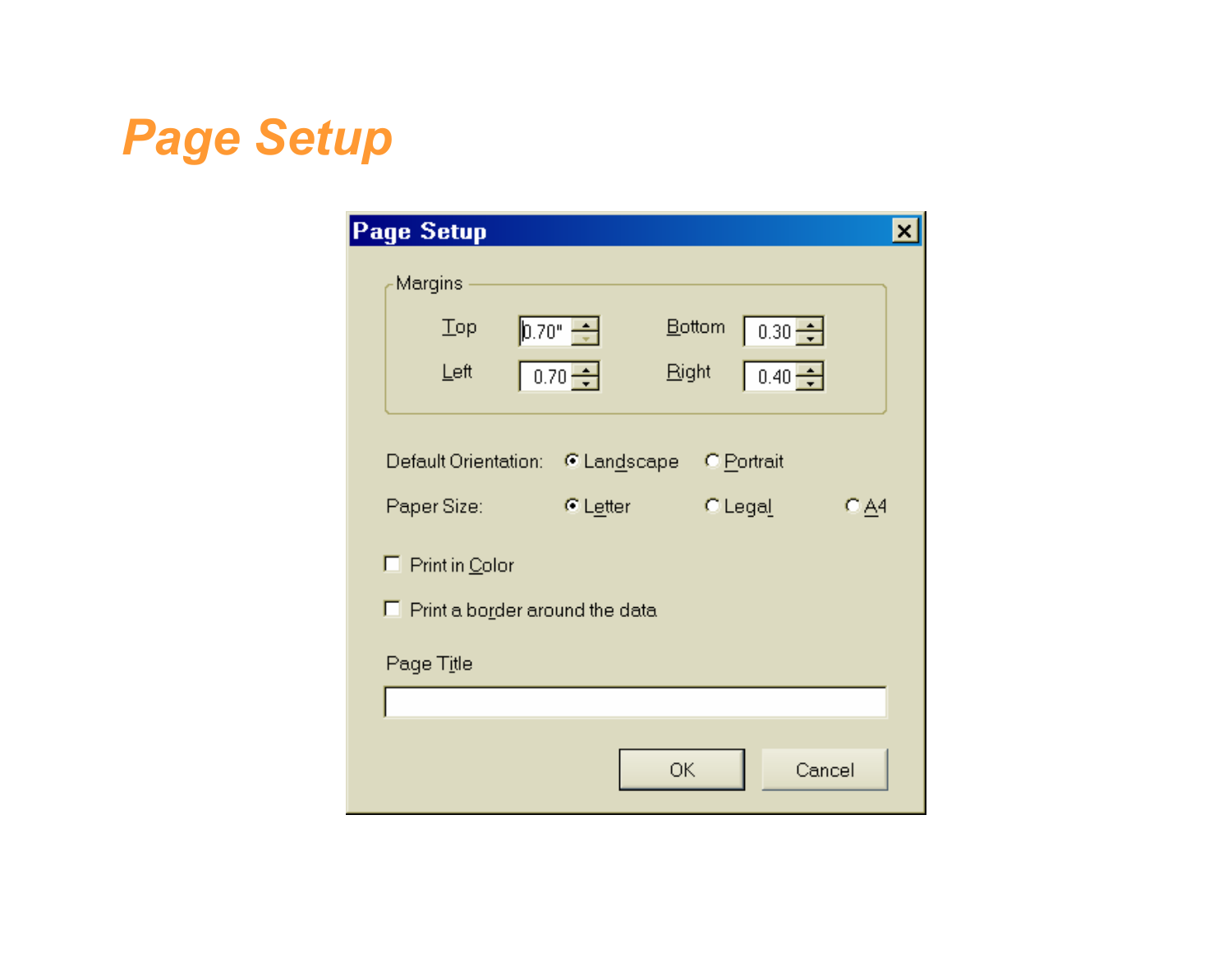## The History window

#### • Additional columns have been added to history for:

- The type of statements in the query (Select, Insert, etc)
- The number of statements in the query
- The length of the query

|     | History                                         |        |              |                       |                 |  |
|-----|-------------------------------------------------|--------|--------------|-----------------------|-----------------|--|
|     | <b>SQL Statement</b>                            | Length | <b>Stmts</b> | <b>Stmt Type</b>      | SQL Type        |  |
| 156 | grant CREATE PROCEDURE on dbcmngr to dbc        | 40     |              | GRANT                 | <b>TERADATA</b> |  |
| 157 | CREATE HASH INDEX dbcmngr.CustAge               | 98     |              | <b>CREATE INDEX</b>   | <b>TERADATA</b> |  |
|     | 158 CREATE TRIGGER dbcmngr.LogDeletes           | 175    |              | <b>CREATE TRIGGER</b> | <b>TERADATA</b> |  |
| 159 | CREATE JOIN INDEX dbcmngr.CustBalance AS        | 217    |              | <b>CREATE INDEX</b>   | <b>TERADATA</b> |  |
|     | 160 CREATE MACRO dbcmngr.Lookup (Name char(20)) | 173    |              | CREATE MACRO          | <b>TERADATA</b> |  |
| 161 | CREATE TABLE dbcmngr.Customer ,FALLBACK,        | 493    |              | <b>CREATE TABLE</b>   | <b>TERADATA</b> |  |
|     |                                                 |        |              |                       |                 |  |

- Elapsed times can now optionally display milliseconds
- $\cdot$  The column order can be changed by dragging the column headers in the History window
- Option to Display the SQL as a single line (without carriage returns) or in standard multi-line format.

Optional Tooltips display the full SQL when using multi-line mode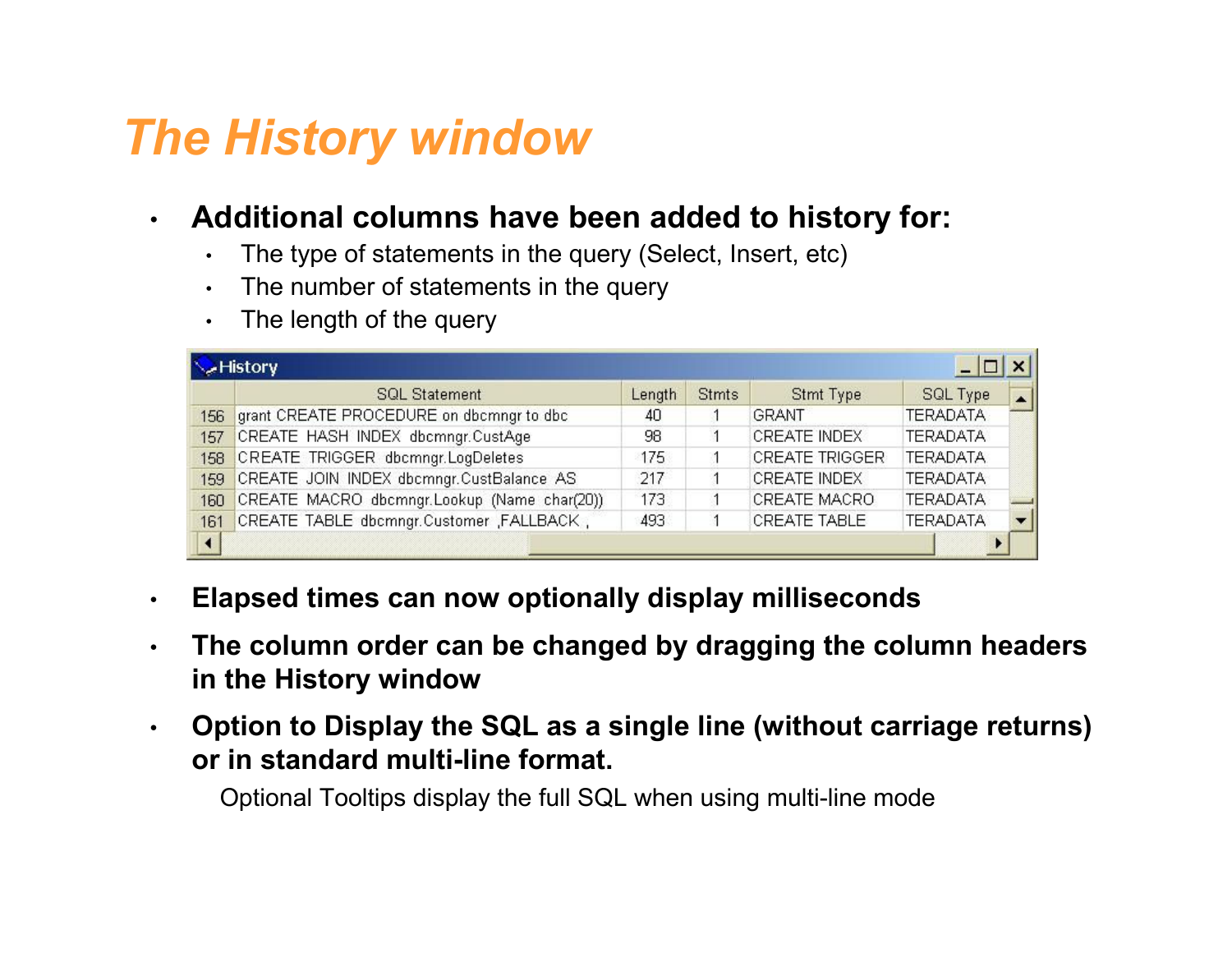## History Filter

| <b>History Filter</b>        |                   | $\boldsymbol{\mathsf{x}}$ |
|------------------------------|-------------------|---------------------------|
| Date                         | $\,$              | Ⅳ The previous 'n' days   |
| Data Source                  | LIKE              | Use current Data Source   |
| SQL Text                     | LIKE              |                           |
| User Name                    |                   |                           |
| Statement Type               | $=$               |                           |
| Statement Count              | $\mathbf{\hat{}}$ |                           |
| Row Count                    | $\mathbf{\hat{}}$ |                           |
| Elapsed Time                 | $\mathbf{\hat{}}$ | $\div$<br>第 章             |
| Show successful queries only |                   |                           |
|                              |                   |                           |
|                              | <b>OK</b>         | Cancel<br>Clear           |

History rows can be filtered by the column content.

Multiple criteria can be 'And'ed together

Use > < or = operators

Specify actual date or a number of days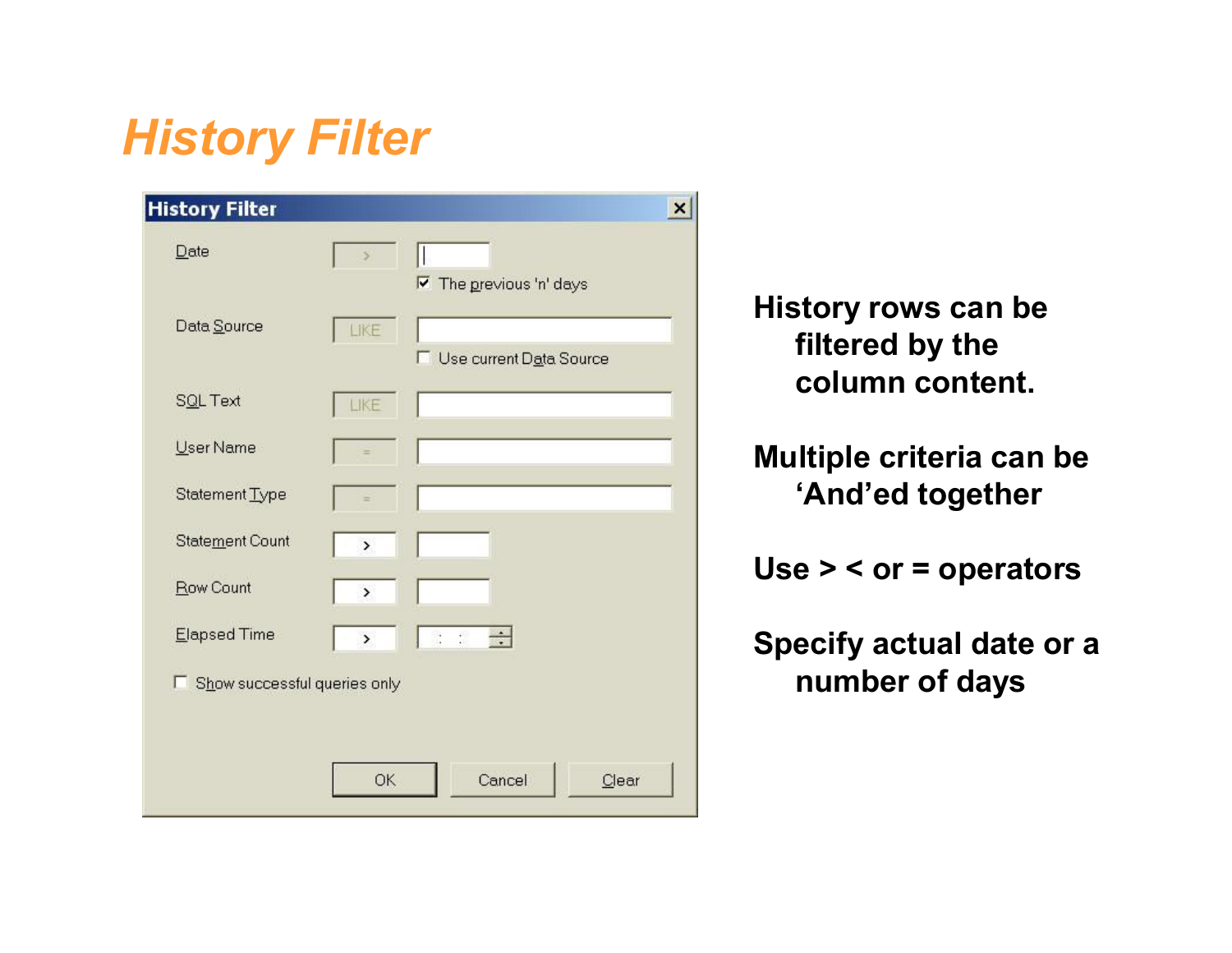### **Other Changes**

- $\cdot$  The '??' parameter can now be used to import a hexadecimal string into a binary column. Note that '?B' must now be used to import a BLOB.
- When you right click a tab the following command will apply to the tab you clicked. (In previous versions it applied to the 'current' tab)
- Additional startup parameters have been added:
	- -db <database\_name> -cs <character\_set\_name>
- If an unexpected error occurs error info will be written to: \Documents and Settings\<user>\Application Data\Teradata\ SQL Assistant\SQLError.txt
- All configuration settings and options are now written to files in the above directory. This allows a DBA to pre-configure the Options, Data Sources, Menus and Toolbars before distribution.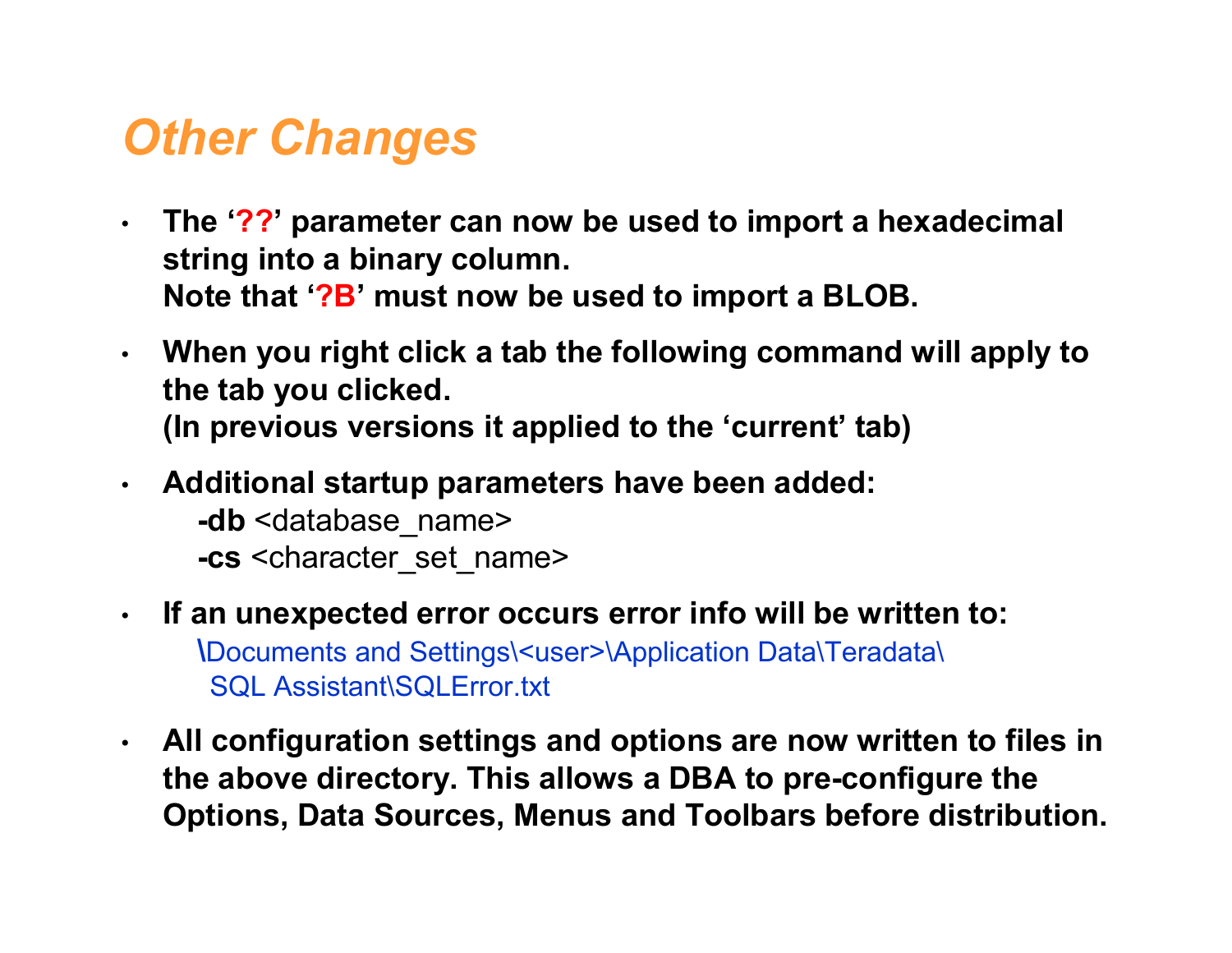### Product Installation

#### The following prerequisites are required:

- Microsoft .Net Framework 2.0
- .Net Data Provider for Teradata 12.0 or Higher (13.0 recommended)
- An ODBC driver for any vendor database you plan to connect to

No ODBC drivers are required before installation. No ODBC driver is required for Teradata if you plan to use only the .Net Data provider.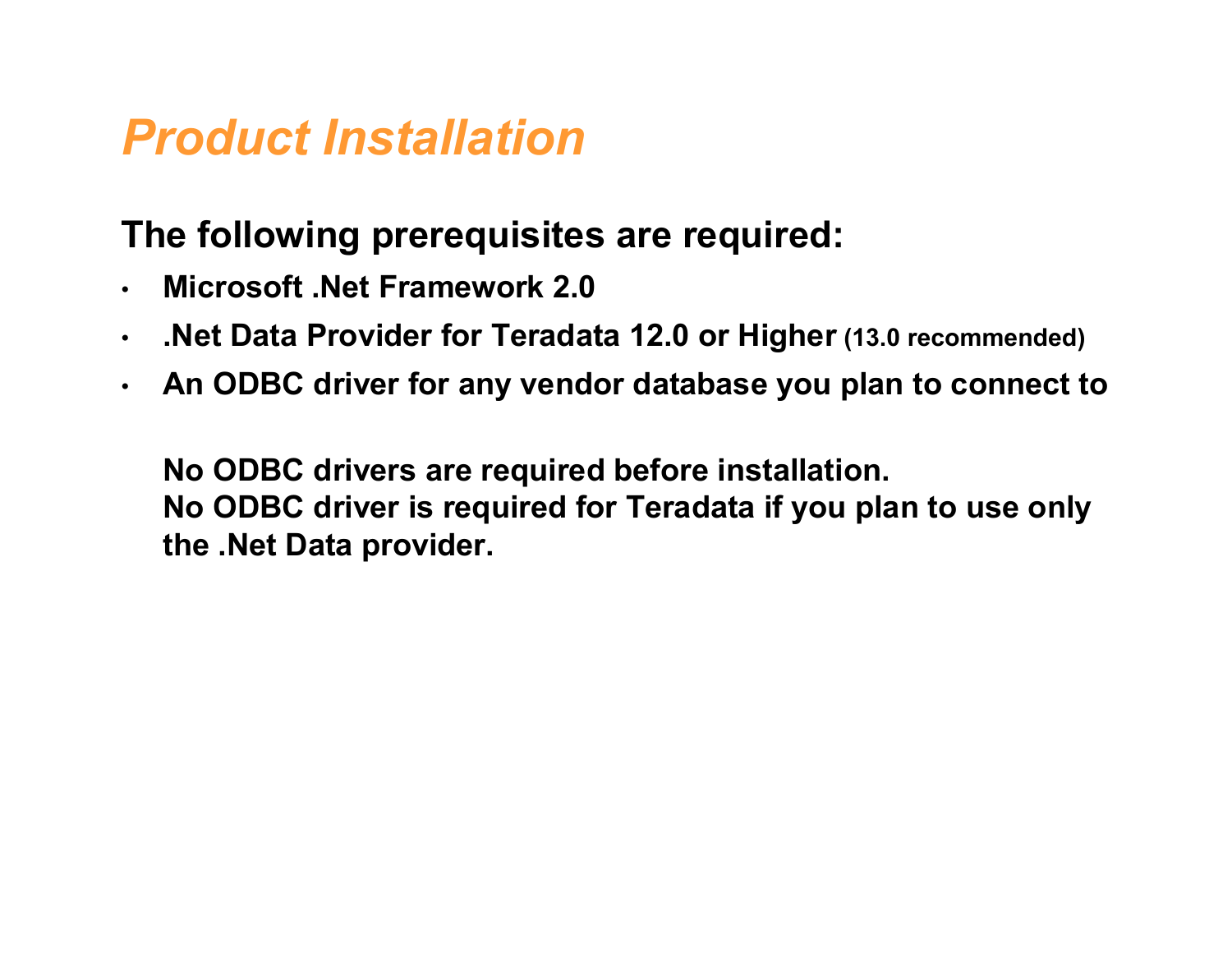## Upgrade from earlier versions

- The first time you execute SQL Assistant 13.0 it will look for a previous version and perform the following actions:
- Read your user preferences from the registry and create a UserOptions.config file
- Read all the existing Teradata ODBC Data Sources and write the information to DataSources.config for use by .Net connections (This includes all the databases that have been defined to be automatically added to your Database Explorer Tree)
- Read your History database (queryman.mdb) and create a new one with additional information added. (SQLHistory.mdb)
- The history file will be created in the same directory as your previous History. The other files will be created in:

\Documents and Settings\<user>\Application Data\Teradata\SQL Assistant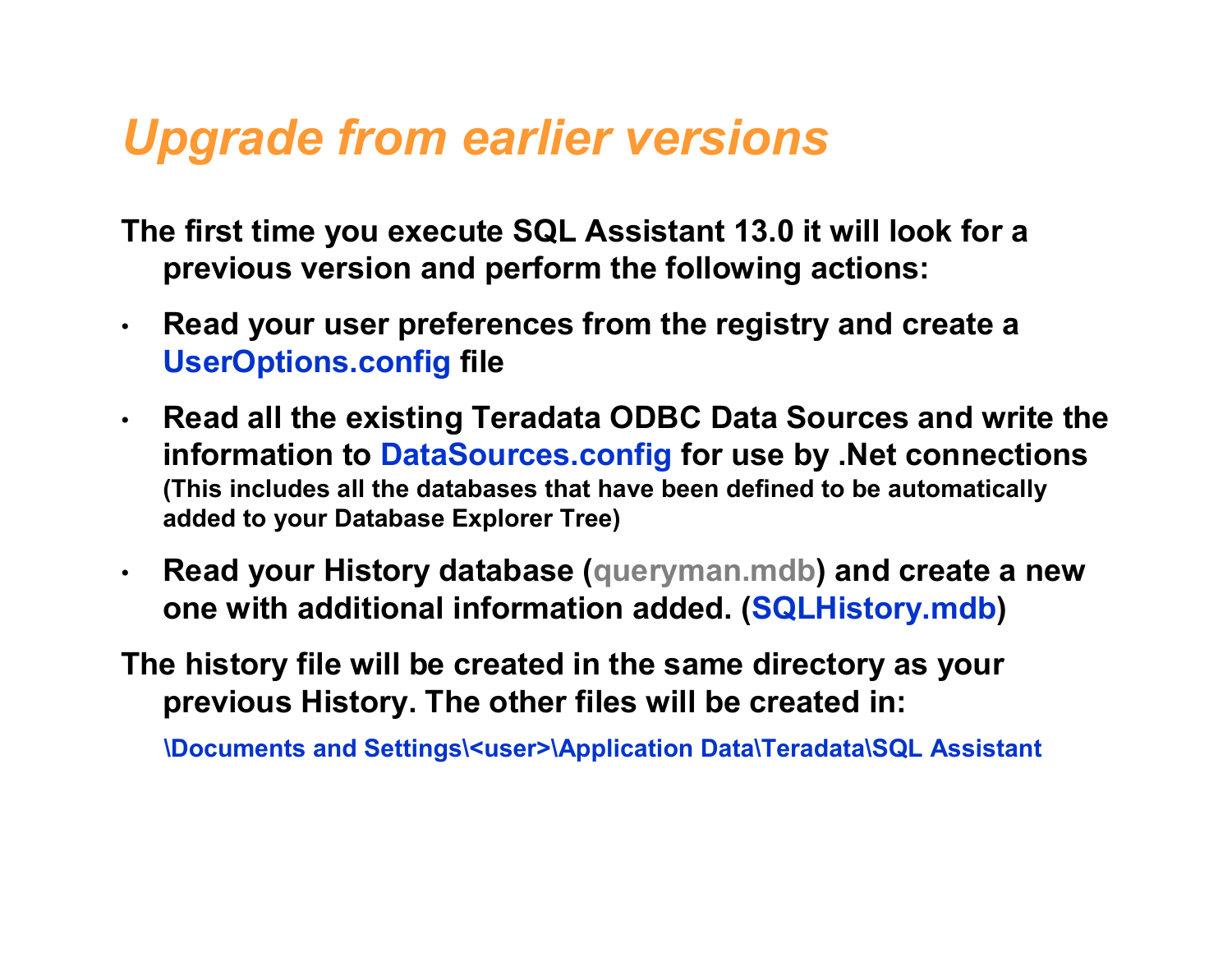## Upgrade, continued

Under some circumstances SQL Assistant may be unable to find your previous history database.

In this case it will open an empty History window. You will need to use the File Paths tab of the Tools, Options menu to specify the location of your old history database.

If you still have the previous version of SQL Assistant installed you can find this location by looking at the Directory tab of the Tools, Options menu.

Otherwise the default locations used to be: \Documents and Settings\<username>\My Documents\NCR\Queryman or the directory in which the application was installed. or you can use Search to look for the file Queryman.mdb

If you use the option "Use separate history databases by data source" then the file names will be <DSName>.mdb where <DSName> is the first [up to] 8 characters of your Data Source name.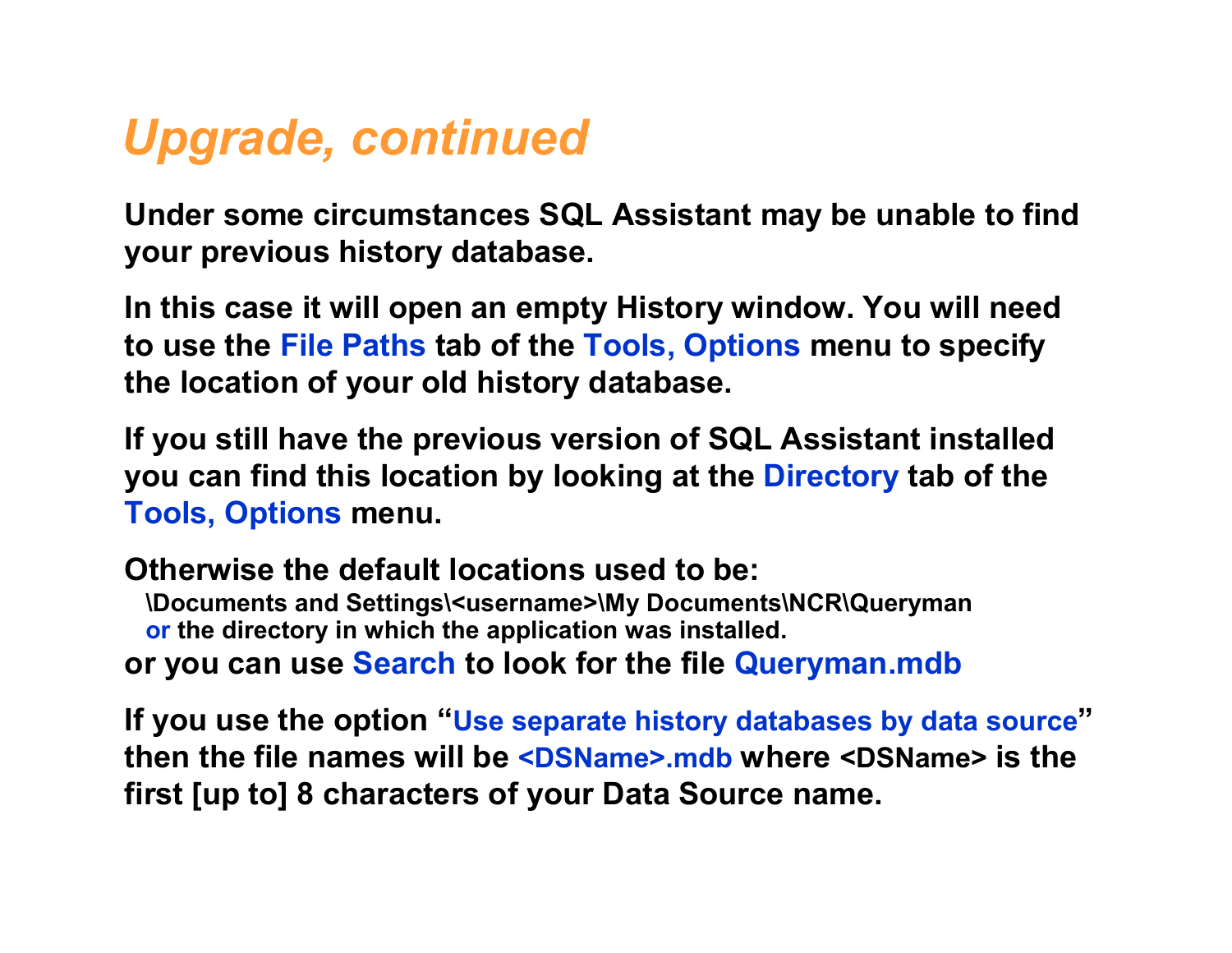### Performance

Data transfer is usually a little faster when using the .Net provider as opposed to ODBC.

Large improvement in Import compared to SQLA 12.0 Import 1000 rows - 21 sec vs 83 sec

The time required to initially launch the application is much longer with SQLA 13. (It is even longer the first time after a reboot). Launch app and load 200 history rows - 5 sec vs 1 sec

Memory requirements are considerably larger for SQLA 13. Base memory with no connection or History window is 10MB vs 5MB Answer sets and History require approximately double the memory

Suggestion – Those with large History databases should make use of the History Filter to reduce the number of rows that are loaded. Maybe load only the most recent 14 days of queries. When an older query is required apply a filter to find the likely candidates. (By SQL Text, Statement Type, #Statements, etc.)

Suggestion 2 – Unless you need to record multiple executions of the same query (eg. For performance testing) you can limit the size of the History database by using the 'Do not save duplicate queries in history' option.